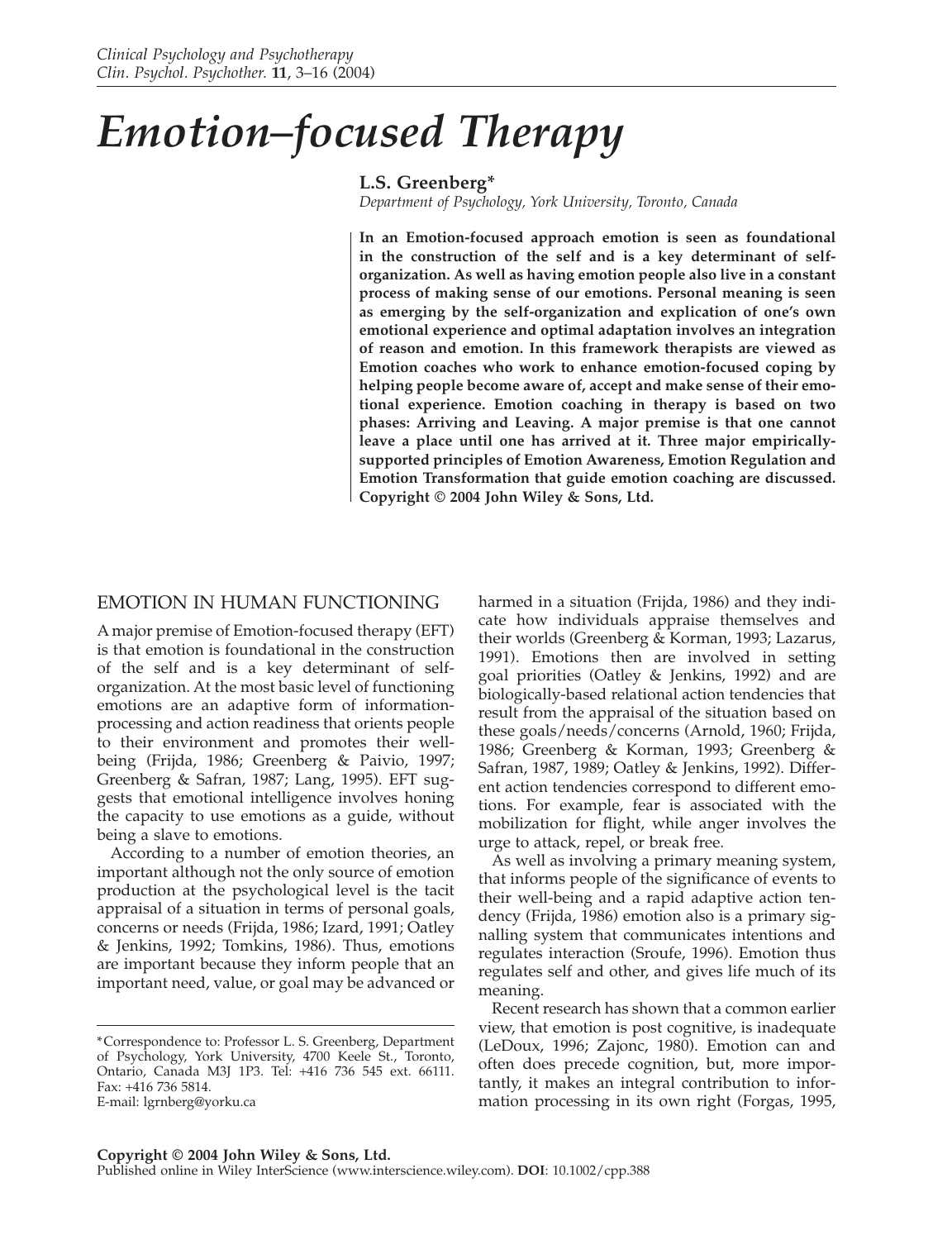2000; Greenberg, 2002; Greenberg & Safran, 1987). Neuroscience has shown emotion to be an indispensable foundation for many cognitive processes, particularly for making decisions (Bechera, Damasio, Tranel, & Damasio, 1997; Damasio, 1994) and changing emotions as we will see leads to change in modes of cognitive processing.

The amygdala, at the centre of the emotional brain, serves as the 'smoke detector' that preconsciously interprets whether incoming sensory information is a threat. The amygdala forms emotional memories in response to particular sensations such as sounds and images that have become associated with physical threats. These emotional interpretations appear to be extraordinarily difficult to change (LeDoux, 1996). Therefore, the challenge of any effective psychotherapy, be it of trauma, anxiety or depression is to transform amygdala reactions so that innocuous reminders of past experience are not seen as a return of past loss, failure or trauma.

Forgas (2000), in his affect infusion model, has recently shown that the infusion of affect into cognition depends on the type of processing that is occurring. It is when processing is substantive in ambiguous, open situations, like most interpersonal experiences, that affect is most likely to influence the construction of beliefs. By contrast more controlled processing in explicit problem-solving situations is most impervious to affect infusion effects. Cognition and memory clearly have been found to be mood dependent (Blaney, 1986; Forgas, 2000; Palfia & Salovey, 1993). Ultimately it is important to understand the independent contribution of both emotion and cognition and their interaction in the production of human distress.

Significant new findings have also emerged about the relationship between positive emotion and psychological resilience. Fredrickson (2001), for example, has helped to identify the adaptive function of positive emotions. Positive emotion improves problem solving by making thought processes more flexible, creative and efficient. The playful creativity associated with emotions like joy and interest motivate people to learn and achieve more than they otherwise would, which helps them to accrue future personal and social resources. Fredrickson (2001) also found that positive emotion builds resilience by undoing the effects of negative emotion, a finding which may have important relevance for recovery from the effects of self-criticism. Furthermore, in the neuropsychological research of Davidson (2000) a tendency to low positive affect confers a vulnerability

to depression whereas a stable positive affective style builds psychological resilience. The ability to recruit positive emotions in the face of stress appears to be a crucial component of resilience (Davidson, 2000).

Evolution however has blessed humanity with more negative basic emotions than positive ones, in order to aid survival. An important conclusion to be drawn from an evolutionary point of view is that negative emotions are often useful. Anxiety, anger, sorrows and regret are useful or they would not exist. Unpleasant feelings draw people's attention to matters important to their well-being. However when unpleasant emotions endure even when the circumstances that evoked them have changed, or are so intense that they overwhelm, or evoke past loss or trauma they can become dysfunctional. Healthy adaptation thus necessitates learning to be aware of, to tolerate, and to regulate negative emotionality (Frijda, 1986; Tomkins, 1963) as well as to enjoy positive emotionality for the benefits it endows (Frederickson, 1998). Dysfunction in the ability to access and process emotional information, both positive and negative, thus disconnects people from one of their most adaptive orientation and meaning production systems (Frijda, 1986; Izard, 1984, 1991).

# A DIALECTICAL–CONSTRUCTIVIST VIEW: INTEGRATING BIOLOGY AND CULTURE

As well as having emotion we also live in a constant process of making sense of our emotions. We have proposed a dialectical–constructivist view of human functioning to explain this process (Greenberg, Rice, & Elliott, 1993; Greenberg & Pascual-Leone, 1995, 2001; Guidano, 1991; Mahoney, 1991; Neimeyer & Mahoney, 1995; Pascual-Leone, 1987, 1990a, 1990b, 1991; Watson & Greenberg, 1997). In this view personal meaning emerges by the self-organization and explication of one's own emotional experience and optimal adaptation involves an integration of reason and emotion. This integration is achieved by an ongoing circular process *of making sense of experience* by symbolizing bodily-felt sensations in awareness and articulating them in language, thereby constructing new experience.

In a dialectical–constructivist view the person is seen as an agent who is in a constant process of symbolizing bodily-felt referents to create new meaning, and who creates new experience by the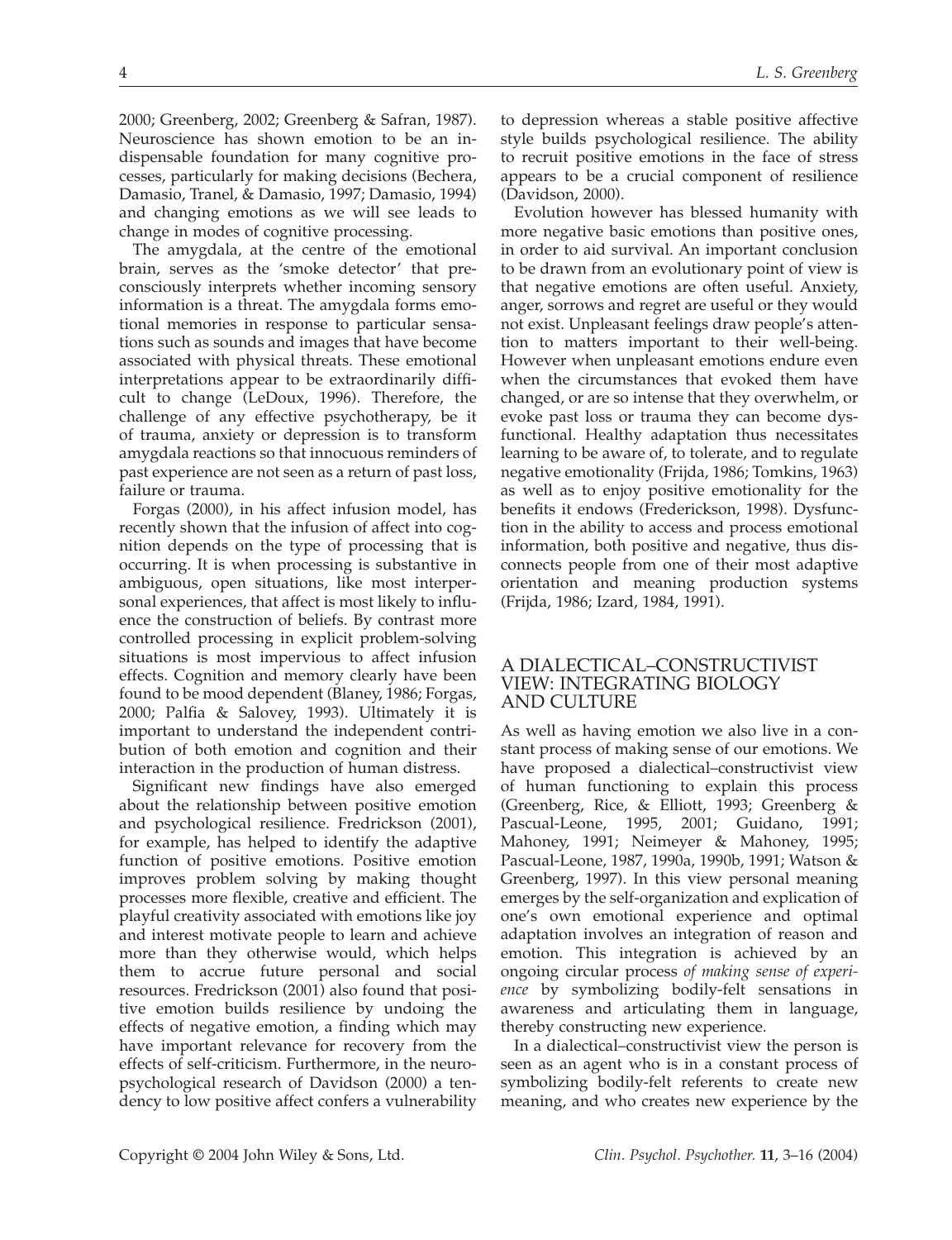ways in which bodily-felt experience is organized. Attending to, and discovery of, pre-conceptual, elements of experience, influences the process of meaning construction while the process of meaning construction influences what is experienced. There are in this view essentially two important streams of experience and knowing, an embodied experiential stream and a more social, conceptual linguistic stream.

With development, emotional experience, rather than being governed simply by biologically- and evolutionarily-based affect motor programmes, is produced by highly differentiated structures, that have been refined through experience and bound by culture into what have been called *emotion schemes* (Greenberg et al., 1993; Oatley, 1992; Pascual-Leone, 1991). These are organized response- and experience-producing units stored in memory networks. Much adult emotional experience is of this higher order, generated by idiosyncratic schemes based on biology and learning that serve to help the individual to tacitly anticipate future outcomes. Thus for example over time the innate response of joy at a human facial configuration becomes differentiated into feelings of pleasure with a specific caretaker and contributes to the development of basic trust. Feeling an emotion involves experiencing body changes in relation to, and integrated with the evoking object or situation and one's past emotional learning. It is the feeling of the emotion that allows for the formation of emotion networks or schemes, because consciously feeling something involves higher levels of the brain, and entails a synthesis of emotion–cognition–motivation and action into internal organizations. Emotion schematic processing is the principal target of intervention and therapeutic change in emotion-focused therapy (Greenberg & Paivio, 1997; Greenberg et al., 1993).

Although it is important to recognize the adaptive function of emotion it is clear that given that emotions reflect experience they can become maladaptive responses to situations. Emotions become maladaptive through learning and socialization and especially to failures early on in the dyadic regulation of affect (Fosha, 2000). In addition affect repertoires show individual differences. Some people are more easily triggered into anxiety, rage or joy and some people may be born with damaged emotional systems.

An example of the development of a maladaptive depressogenic emotion scheme is seen in a child whose initiatives either for closeness or

autonomy are met with criticism and rejection from parents. As a consequence, the child is likely to develop schemes in which intimacy or autonomy is associated with fear and shame. Later in life, when the individual is criticized or rejected, these schemes may be activated out of awareness, and patterns of physiological arousal and response tendencies associated with the original lack of support and associated negative beliefs or expectations formed by this experience will be evoked. The person may feel afraid and physically shrink away from closeness or risk taking and tacitly appraise intimacy or assertion as threatening and likely to meet with failure. Even though the individual may consciously know that this defeatist pessimistic stance may be unfounded in any given situation, the emotional response endures.

Change in emotional experience is brought about in therapy first by activating the maladaptive experience of fear and shame underlying the hopelessness and then by accessing adaptive feelings of sadness at what is missed and the yearning for closeness, and the anger at the maltreatment. These adaptive emotions are attended to and validated, are used to vitalize a more resilient sense of self to help transform the person's maladaptive affects and to explicitly challenge maladaptive beliefs. In this way the new self-experience and views are integrated with the existing negative experience and views to consolidate a new self-organization. Thus a process of accessing the adaptive and bringing it into contact with the maladaptive helps transform or undo the maladaptive schemes (Greenberg, 2002; Greenberg & Paivio, 1997). In this view, in order to change, clients need to activate new adaptive experience in therapy in order to change maladaptive experience, and they need to develop new narratives that assimilate experience into existing cognitive structures and generate new ones. Therapy thus involves changing both emotional experience and the narratives in which they are embedded (Greenberg & Angus, 2003).

In a dialectical–constructivist view people are thus viewed as constantly striving towards making sense of their pre-conceptual experience by symbolizing it, explaining it and putting it into narrative form. Pre-conceptual tacit meaning carries implications and acts to constrain but does not fully determine meaning. Rather it is synthesized with conceptual, explicit meaning to form explanations constrained by experiencing (Greenberg & Pascual-Leone, 1995, 2001). This provides the ongoing narrative of a person's life.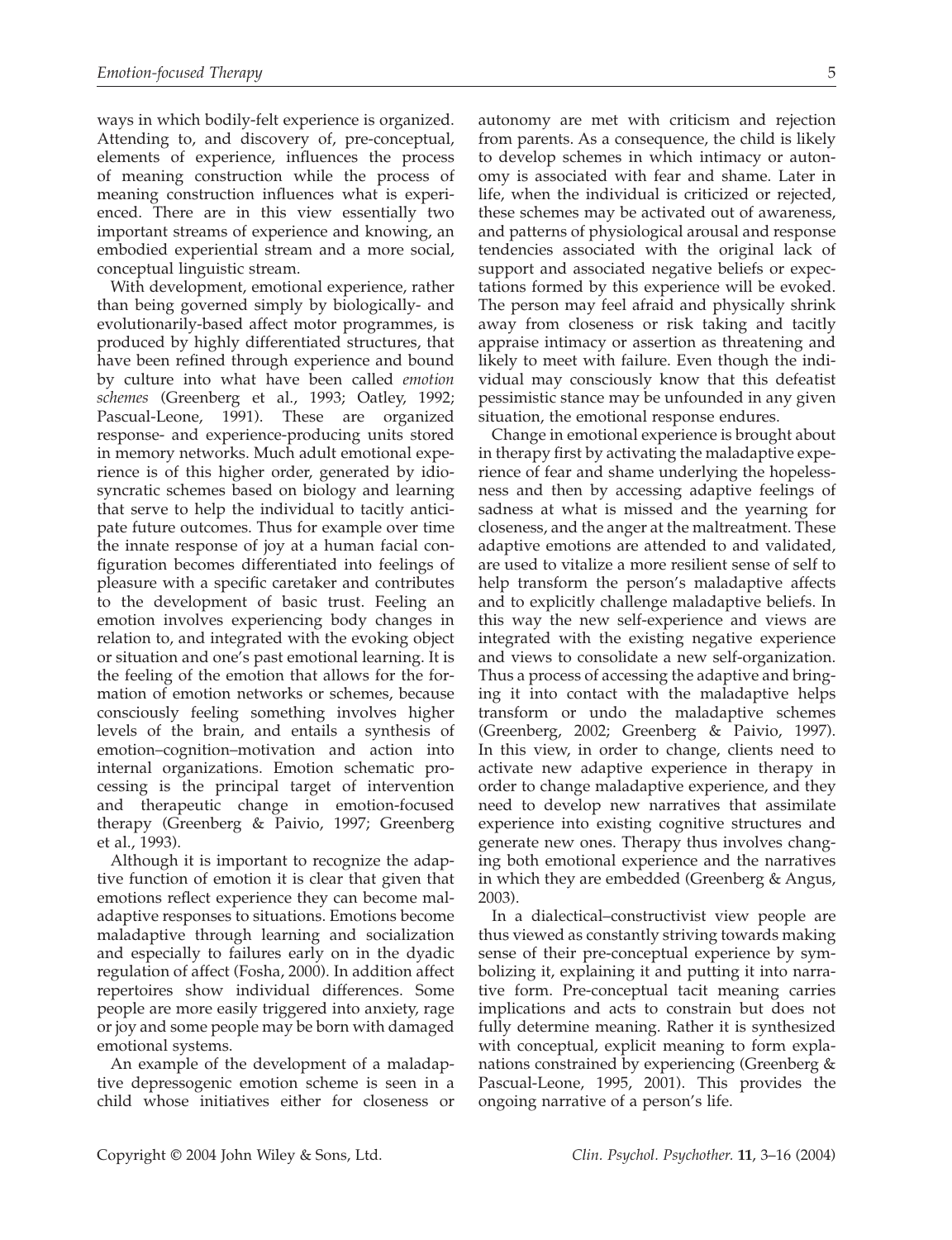The brain thus can be seen to possess two important meaning systems, one based on a symbolic conceptual language and the other based on a sensory motor affective language. Body talk then is intelligent brain talk and people need to pay attention to 'feeling knowledge' and to make sense of it with their linguistic conceptual abilities in order to be able to benefit consciously from its evolutionarily adaptive offerings.

It is likely that in traditional, more cognitive and insight-oriented psychotherapy, people learn to understand that certain emotional or somatic reactions are erroneous interpretations of what is occurring or belong to the past and are now irrelevant. This may help them override automatic physiological responses to reminders of past experience but not abolish them. Although re-appraisal or insight provides people with a new way of thinking or deeper understanding of the reasons they feel the way they do, cognitive change of this nature is unlikely to reconfigure the alarm systems of the brain, or the emotion schematic networks that have been organized from them. More conceptually oriented or instructional forms of intervention rely on top-down techniques to manage disruptive emotions and sensations. Emotions are often approached as unwanted disruptions of 'normal' functioning that need to be harnessed by reason rather than as adaptive information or as reactivated associations and unintegrated fragments of prior emotional states. Top-down processing generally promotes problem-focused coping and focuses on inhibiting unpleasant sensations and emotions rather than on promoting emotion-focused coping which focuses on processing emotion to completion, transforming emotion and integrating emotion into ongoing narratives.

Emotion-focused therapy views bottom-up processing as essential in changing automatic emotional responding. In bottom-up processing clients are asked to become aware of and track sensorimotor processes (the sequence of physical sensations and impulses) as they progress through the body (Perls, Hefferline, & Goodman, 1951) and to be mindful of their internal experience (Kabat-Zin, 1993). They are asked to disregard thoughts that arise until the bodily sensations and impulses resolve or crystallize into a clear meaning and to symbolize the bodily-felt sense in words (Gendlin, 1996). The bottom-up element of the process consists of people learning to observe and follow the unattended to or avoided sensori-motor reactions that are activated in the present.

# EMOTION COACHING

Emotion coaching is aimed at enhancing emotionfocused coping by helping people become aware of, accept and make sense of their emotional experience. Coaching is defined in general as involving a mutually accountable relationship in which both client (trainee) and therapist (coach) collaborate actively in the creation of an educational experience for the client who is an active participant in the process. Emotion coaching entails a highly collaborative relationship involving both acceptance and change (Linehan, 1993). The goals of emotion coaching are acceptance, utilization and transformation of emotional experience. This involves awareness and deepening of experience, processing of emotion as well as the generation of alternative emotional responses. In emotion coaching a safe, empathic and validating relationship is offered throughout to promote acceptance of emotional experience. An accepting, empathic relational environment provides safety leading to greater openness and provides people with the new interpersonal experience of emotional soothing and support that over time becomes internalized (Fosha, 2000; Greenberg & Johnson, 1988). As well as providing interpersonal validation this type of safe relational environment reduces interpersonal anxiety and thereby frees up clients' processing capacities enabling them to pay attention to their bodily-felt experience. In this type of relational environment people sort out their feelings, develop self-empathy and gain access to alternate resilient responses based on their internal resources. Emotion coaching is a collaborative effort to help clients use their emotions intelligently to solve problems in living by accepting emotion rather than avoiding it, utilizing both the information and response tendency information provided by it, and transforming it when it is maladaptive.

In addition to following where the client is moment by moment the therapist also coaches the client in new ways of processing experiential information. Change and novelty can be introduced into the emotional domain by guiding people's attention and meaning construction processes and also by helping people to become aware of their emotional processes. Although difficult, it is possible to enter into the highly subjective domain of unformulated personal experience, a place beyond reason and often beyond words, and have a positive influence. The steps involved in coaching people to experience their emotions skilfully are elaborated below.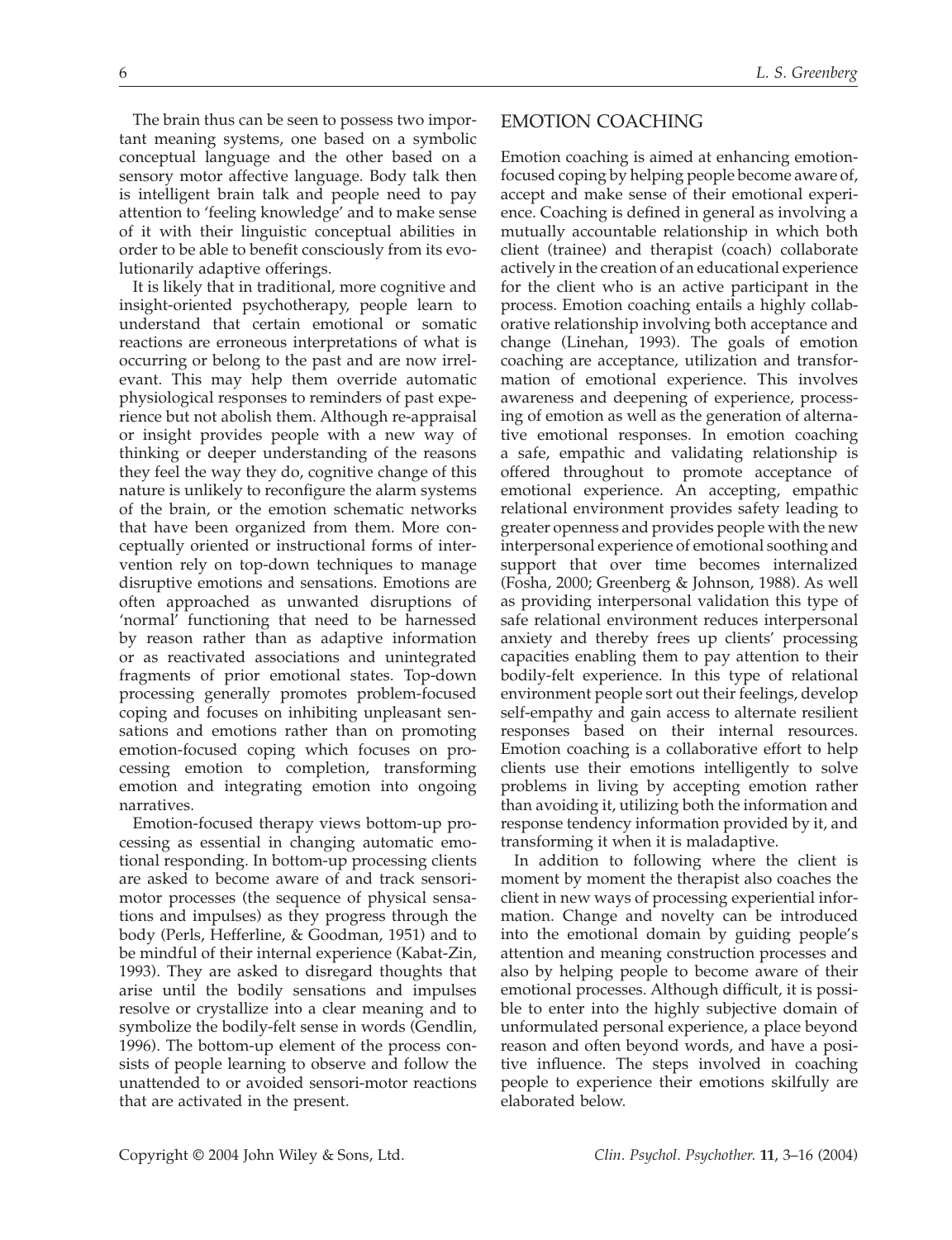Emotion coaching (Greenberg, 2002) in therapy is based on two phases: Arriving and Leaving. A major premise is that one cannot leave a place until one has arrived at it. The first phase of arriving at one's emotions, involves the following four steps. These are focused on *awareness and acceptance* of emotion.

- First, it is important to help people become aware of their emotions.
- Second, people need to be coached to welcome their emotional experience and allow it (this does not necessarily mean they must express everything they feel to other people but rather acknowledge it themselves). People also need to be coached in skills of regulation if needed to help them tolerate their emotions.
- Third, people need to be helped to describe their feelings in words in order to aid them in solving problems.
- Fourth, they need to be helped to become aware of whether their emotional reactions are their primary feelings in this situation. If not, they need help in discovering what their primary feelings are.

The second phase focuses on *emotion utilization or transformation* to promote leaving the place arrived at. This stage involves moving on or transforming core feelings. It is here that the coaching aspect is more central.

- Fifth, once the person has been helped to experience a primary emotion, the coach and person together need to evaluate if the emotion is a healthy or unhealthy response to the current situation. If it is healthy it should be used as a guide to action. If it is unhealthy it needs to be changed.
- Sixth, when the person's accessed primary emotions are unhealthy, the person has to be helped to identify the negative voice associated with these emotions.
- Seventh, the person is helped to find and rely on alternate healthy emotional responses and needs.
- Eighth, people need to be coached to challenge the destructive thoughts, in their unhealthy emotions, from a new inner voice based on their healthy primary emotions and needs, and to learn to regulate when necessary.

The dialectic of acceptance and change, is embodied in a style of following and leading. Following provides acceptance and leading introduces novelty and the possibility of change. This provides direction for the exploration not by suggesting what content clients should focus on, nor by interpreting the meaning of their experience, but rather by guiding the type of processing in which they engage. Each therapist response is viewed as a processing proposal that guides the type of emotion in which the client engages. The types of proposals used in emotion coaching are those that help people symbolize their internal experience and make sense of them. Coaching in the emotional domain involves helping verbally label emotions being felt, helping people accept the emotion, talking with the client about what it is like to experience the emotion, facilitating new ways of processing the emotion, and teaching ways of soothing or regulating the emotion. It is important to note that people often cannot simply be explicitly taught new strategies for dealing with difficult emotion but often have to be facilitated experientially to engage in the new process. For example accessing a need or goal may be very helpful in overcoming a sense of passivity or defeat or to help move out of a painful feeling. However, explicitly teaching people that this is what they should feel is not nearly as helpful as interpersonally facilitating this by asking them at the right time, in the right way, when they are feeling hopeless and have processed the feeling, what it is they need. It is for example, by experiencing a process of shifting states by accessing needs that the experiential links between states are best forged. This then is consolidated only later by explicit knowledge of the process.

# PRINCIPLES OF WORKING WITH EMOTION

#### *Emotion Assessment*

In working with the emotions it is important to make distinctions between different types of emotional experiences and expression that require different types of in-session intervention. We have emphasized the importance of differentiating between both primary and secondary emotions, and between emotional experience that is adaptive or maladaptive (Fosha, 2000; Greenberg & Paivio, 1997; Greenberg & Safran, 1987; Greenberg et al., 1993). *Primary emotions* are the person's most fundamental direct initial reactions to a situation like being sad at a loss. *Secondary emotions* are those responses that are secondary to other more primary internal processes and may be defences against these such as feeling hopeless when angry.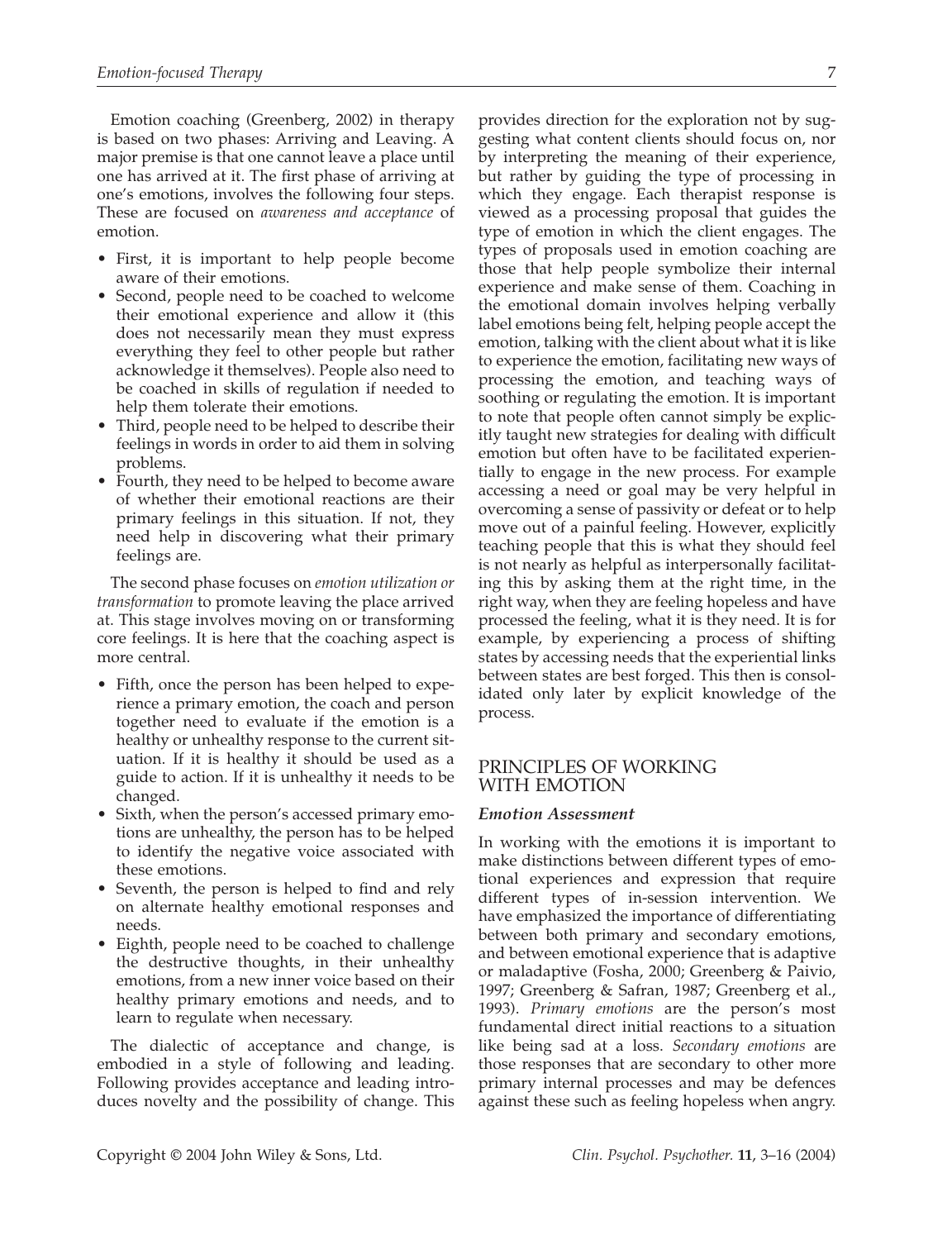Secondary emotions are responses to prior thoughts or feelings or to complex sequences of these. Sequences such as, feeling angry in response to feeling hurt or feeling afraid or guilty about feeling angry. Secondary emotions need to be explored in order to get at their more primary generators. Although the skills of awareness and understanding apply to most emotions, it is only awareness of some primary emotions that provides access to adaptive information that promotes orientation and problem solving. Thus accessing the healthy anger at unfairness, that underlies powerlessness, promotes adaptation, while accessing the shame at loss of esteem, that underlies rage, can promote attachment in place of destructiveness.

The next crucial distinction to be made is between those primary states that are adaptive, and are accessed for their useful information, and those primary states that are maladaptive, and need to be transformed. *Maladaptive emotions* are those old familiar feelings that occur repeatedly and do not change. They are feelings such as, a core sense of lonely, sad, abandonment, of wretched worthlessness, or recurrent feelings of shameful inadequacy that plague one all one's life. These feelings do not change in response to changing circumstance nor when expressed, nor do they provide adaptive directions for solving problems. Rather they just leave the person feeling stuck, often hopeless, helpless and in despair. It does not help simply to get in touch with these emotions they need to be replaced or transformed.

Distinctions between different types of emotionprovide clinicians with a map for differential intervention with emotion. Primary emotions need to be accessed for their adaptive information and capacity to organize action, whereas maladaptive emotions need to be regulated and transformed. Secondary maladaptive emotions need to be reduced by exploring them to access their more primary cognitive or emotional generators. Emotion-focused work therefore involves accessing primary adaptive emotions in order to symbolize their adaptive information and evoking maladaptive emotions in order to make them amenable to change by exposing them to new information and experience.

#### *Goals of Emotion-focused Intervention*

Emotion-focused therapy relies on three major empirically-supported principles for enhancing emotion-processing. The principles are embedded

within an overarching framework that emphasizes emotional/social support as important in the promotion of change. In therapy emotional/social support is operationalized as the provision of a relationship characterized by attunement to affect, validation of experience and empathic responsiveness. Outside therapy it involves encouraging the acquisition of interpersonal emotional support characterized by listening, validating relationships as well as instrumental support when needed. Emotional support inside therapy is the foundation for the therapeutic effectiveness of the following three emotion processing principles: (1) increasing awareness of emotion, (2) enhancing emotion regulation, (3) transforming emotion. These three principles act as a general guide for working with emotion. They help understand the different goals of emotion-focused intervention and explain how to work with different types of emotion at different times.

#### *Emotion Awareness*

The first and most general goal in Emotion-focused therapy is the promotion of emotional awareness. The goal in EFT treatment is for clients to become aware of their primary emotions and more specifically their primary adaptive emotions. Increased emotional awareness is therapeutic in a variety of ways. Becoming aware of and symbolizing core emotional experience in words provides access both to the adaptive information and action tendency in the emotion. Awareness helps people make sense of their experience and promotes assimilation of it into their ongoing self-narratives. It is important to note that emotional awareness is not thinking about feeling, it involves feeling the feeling in awareness. Only once emotion is felt does its articulation in language become an important component of its awareness.

The therapist works with clients to help the client approach, tolerate and regulate as well as accept their emotions. Acceptance of emotional experience as opposed to its avoidance is the first step in awareness work. Having accepted the emotion rather than avoided it the therapist then helps the client in the utilization of emotion. Here the client learns how to utilize the emotion that they have become aware of and accepted to improve coping. Clients are helped to make sense of what their emotion is telling them and to identify the goal/need /concern that it is organizing them to attain. Emotion is thus used both to inform and to move.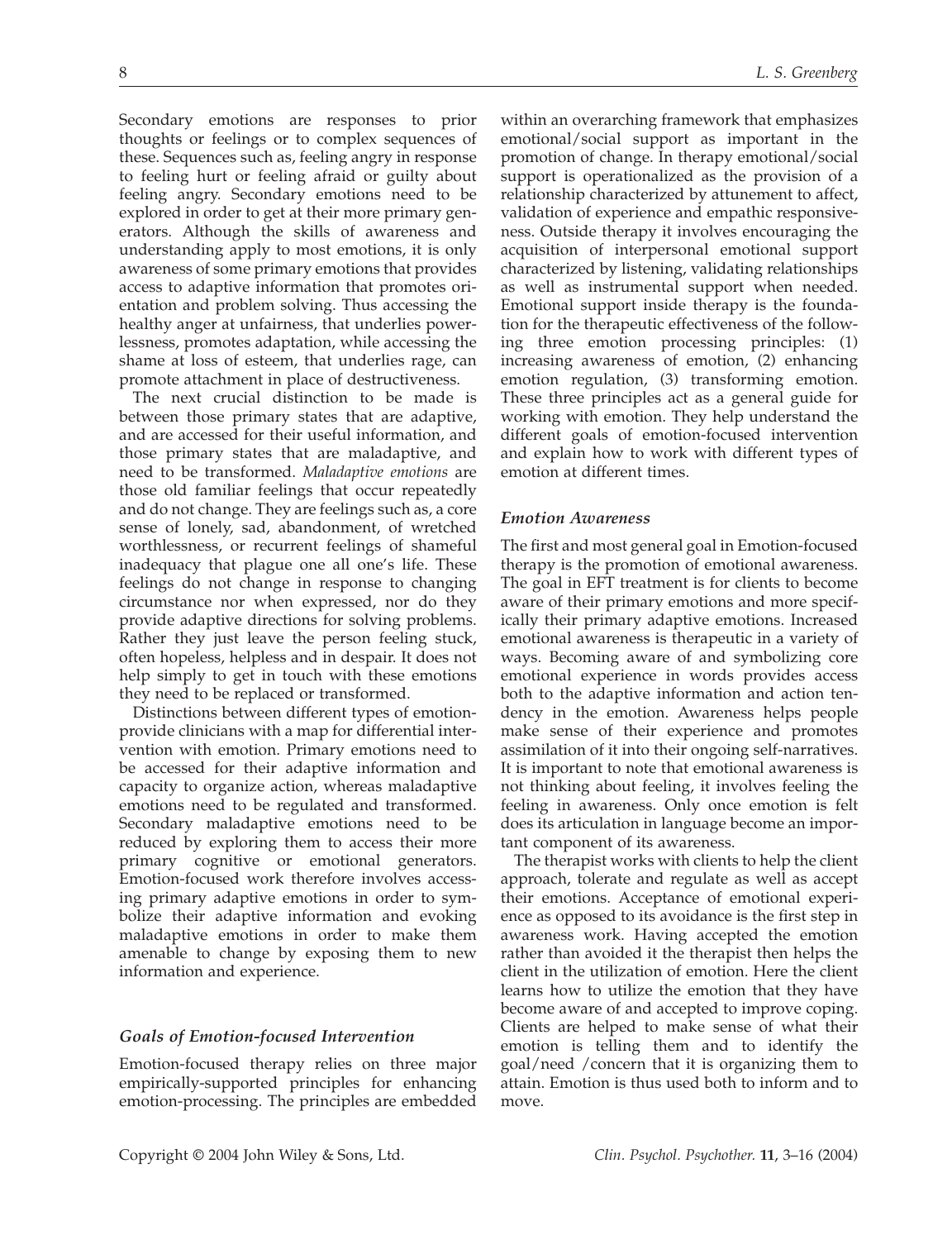Emotion awareness has now been grounded in a measure of levels of emotional awareness (LEAS) developed by Lane and associates (Lane, Quinlan, Schwartz, Walker & Zeitlin, 1990; Lane & Schwartz, 1987). Five levels of emotional awareness are measured. In ascending order these are physical sensations, action tendencies, single emotions, blends of emotion, and blends of blends of emotional experience (the capacity to appreciate complexity in the experiences of self and other). The dynamic interaction between phenomenal experience, establishing a representation of it, elaborating that representation (e.g. identifying the source of the emotional response) and integrating it with other cognitive processes are the fundamental processes involved in the cognitive elaboration of emotion addressed by the levels of this measure. LEAS has been found to correlate significantly with self-restraint and impulse control. This finding, replicated in independent samples, indicates that greater emotional awareness is associated with greater self-reported impulse control. Individual differences in emotional awareness have also been found to predict recovery of positive mood and decrements in ruminative thoughts following a distressing stimulus (Salovey, Mayer, Golman, Turvey, & Palfai, 1995).

Awareness of emotion also involves overcoming avoidance of emotional arousal and the promotion of emotional processing (Foa & Kozak, 1986; Greenberg & Safran, 1987). There is a strong human tendency to avoid painful emotions. Normal cognitive processes often distort or interrupt emotion and transform adaptive unpleasant emotions into dysfunctional behaviour designed to avoid feeling. To overcome emotion avoidance clients must first be helped to approach emotion by attending to their emotional experience. This often involves changing the cognitions governing their avoidance. Then clients must allow and tolerate being in live contact with their emotions. These two steps are consistent with notions of exposure. There is a long line of evidence on the effectiveness of exposure to previously avoided feelings (Foa & Jaycox, 1998). From the experiential perspective, however, approach, arousal and tolerance of emotional experience is necessary but not sufficient. Optimum emotional processing involves in addition, the integration of cognition and affect (Greenberg, 2002; Greenberg & Pascual-Leone, 1995; Greenberg & Safran, 1987; Pos & Greenberg, 2003). Once contact with emotional experience is achieved, clients must also cognitively orient to that experience as information, and explore, reflect on, and make sense of it.

*Emotional expression* has recently been shown to be a unique aspect of emotional processing that predicts adjustment to breast cancer (Stanton et al., 2000). Women who coped with cancer through expressing emotion had fewer medical appointments, enhanced physical health and vigour and decreased distress compared to those low in expression. Expressive coping was also related to increased quality of life for those who perceived their social environment to be highly receptive. Analyses suggested that expressive coping enhanced the pursuit of goals, but that this was mediated by hope. Emotional arousal, awareness and in some situations its expression therefore appears to be therapeutic aspects of emotional processing. Expressing emotion in therapy does not involve the venting of emotion but rather expressing strongly experienced emotions in therapeutic environments rather than constricting them.

In addition to the informational value of emotion awareness, symbolizing emotion in awareness promotes reflection on experience to create new meaning and this helps people develop new *narratives to explain their experience* (Greenberg & Pascual-Leone, 1995; Guidano, 1995; Pennebaker, 1990; Watson & Greenberg, 1996; Whelton & Greenberg, 2000). For example, symbolizing traumatic emotion memories in words helps promote their assimilation into a person's ongoing selfnarrative (Van der Kolk, 1995). Putting emotion into words thus allows *previously unsymbolized* experience in emotion memory to be assimilated into people's conscious, conceptual understandings of self and world where it can be organized into a coherent story. In addition, once emotions are in words they allow people to reflect on what they are feeling, create new meanings and evaluate their own emotional experience.

#### EMOTION REGULATION

The second principle of emotional processing involves the *regulation of emotion.* Important issues in any treatment are what emotions are to be regulated and how these emotions are to be regulated. Emotions that require regulation generally are either secondary emotions, such as despair and hopelessness, or primary maladaptive emotions such as the shame of being worthless, the anxiety of basic insecurity and/or panic.

Clients with under-regulated affect have been shown to benefit both from validation and the learning of emotion regulation and distress toler-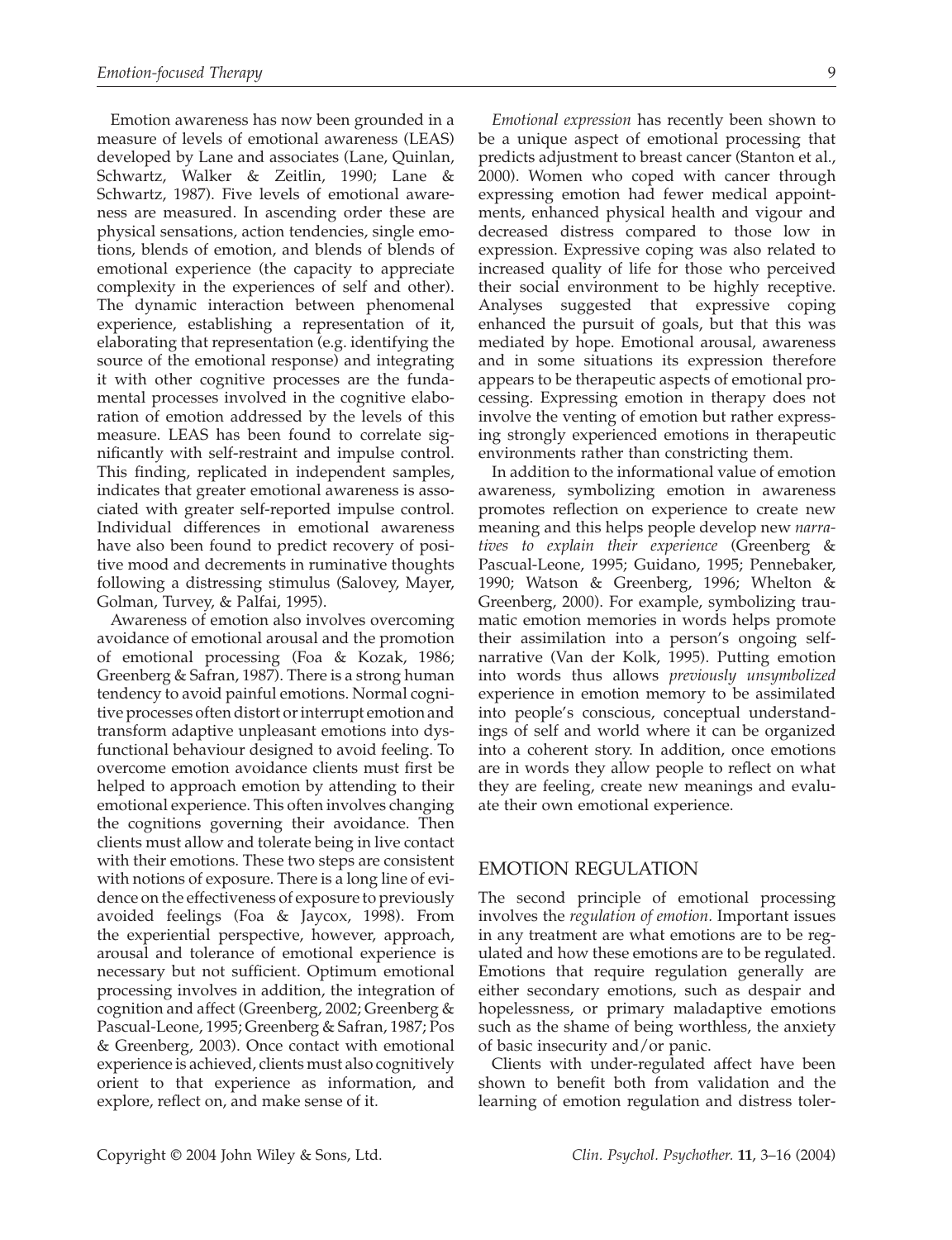ance skills (Linehan, 1993). The provision of a safe, validating, supportive and empathic environment helps soothe automatically generated underregulated distress (Bohart & Greenberg, 1997) and help strengthen the self. Emotion regulation skills involve such things as identifying and labelling emotions, allowing and tolerating emotions, establishing a working distance, increasing positive emotions, reducing vulnerability to negative emotions, self-soothing, breathing, and distraction. Regulation of under-regulated emotion thus involves getting some distance from overwhelming despair and hopelessness and/or developing self-soothing capacities to calm and comfort core anxieties and humiliation. Rather than dwelling on these activities, positive experience and support are helpful. Maladaptive emotions of core shame and feelings of shaky vulnerability also benefit from regulation in order to create a working distance from these rather than become overwhelmed by them. Forms of meditative practice and selfacceptance are often most helpful in achieving a working distance from overwhelming core emotions. The ability to regulate breathing, and to observe one's emotions and let them come and go are important processes to help regulate emotional distress. Mindfulness treatments have been shown to be effective in treating generalized anxiety disorders and panic (Kabat-Zin et al., 1992), chronic pain (Kabat-Zinn, Lipworth, Burney, & Sellers, 1986), and prevention of relapse in depression (Teasdale et al., 2000). Mindful awareness of emotions coupled with awareness of breathing is helpful in regulating symptoms of depression and anxiety and enhances coping.

Another important aspect of regulation is developing clients' abilities to tolerate emotion and to self-soothe. Emotion can be downregulated by developing tolerance and by soothing at a variety of different levels of processing. Physiological soothing involves activation of the parasympathetic nervous system to regulate heart rate, breathing and other sympathetic functions that speed up under stress. At the more deliberate behavioural and cognitive levels, promoting clients' abilities to receive and be compassionate to their emerging painful emotional experience is the first step towards tolerating emotion and selfsoothing. Amygdala-based emotional arousal needs to be approached, allowed and accepted rather than avoided or controlled (Greenberg & Paivio, 1997). In this process people need to use their higher brain centres to consciously recognize the emergency messages sent from the lower level and then act to calm the activation by using coping self-talk and other conscious strategies for selfcalming. It appears that simply acknowledging, allowing and tolerating emotion is an important aspect of helping regulate it. This soothing of emotion can be provided by individuals themselves, reflexively, by an internal agency, or from another person. As we have seen self-soothing involves among other things diaphragmatic breathing, relaxation, development of selfempathy and compassion and self-talk. Soothing also comes interpersonally in the form of empathic attunement to one's affect and through acceptance and validation by another person. Internal security develops by feeling that one exists in the mind and heart of the other and the security of being able to soothe the self develops by internalization of the soothing functions of the protective other (Sroufe, 1996; Stern, 1985). It is important to make a distinction in emotion work between intensity of emotion and the depth of processing of the emotion. It is the latter that is the aim, not the former, and it is the regulation of intensity that overwhelms that is vital in promoting the required depth of processing of emotion. Finally emotion regulation involves not only the restraint of emotion, but at times its maintenance and enhancement.

# EMOTION TRANSFORMATION

The third and probably most fundamental principle of emotional processing involves the transformation of one emotion into another. Although the more traditional ways of transforming emotion either through their experience, expression and completion or through reflection on them to gain new understanding do occur, we have found another process to be more important. This is a process of *changing emotion with emotion*. This novel principle suggests that a maladaptive emotional state can be transformed best by undoing it with another more adaptive emotion. In time the coactivation of the more adaptive emotion along with or in response to the maladaptive emotion helps transform the maladaptive emotion. Spinoza (1967) was the first to note that emotion is needed to change emotion. He proposed that 'An emotion cannot be restrained nor removed unless by an opposed and stronger emotion' (Spinoza, 1976, p. 195). Reason clearly is seldom sufficient to change automatic emergency-based emotional responses. Darwin (1897) on jumping back from the strike of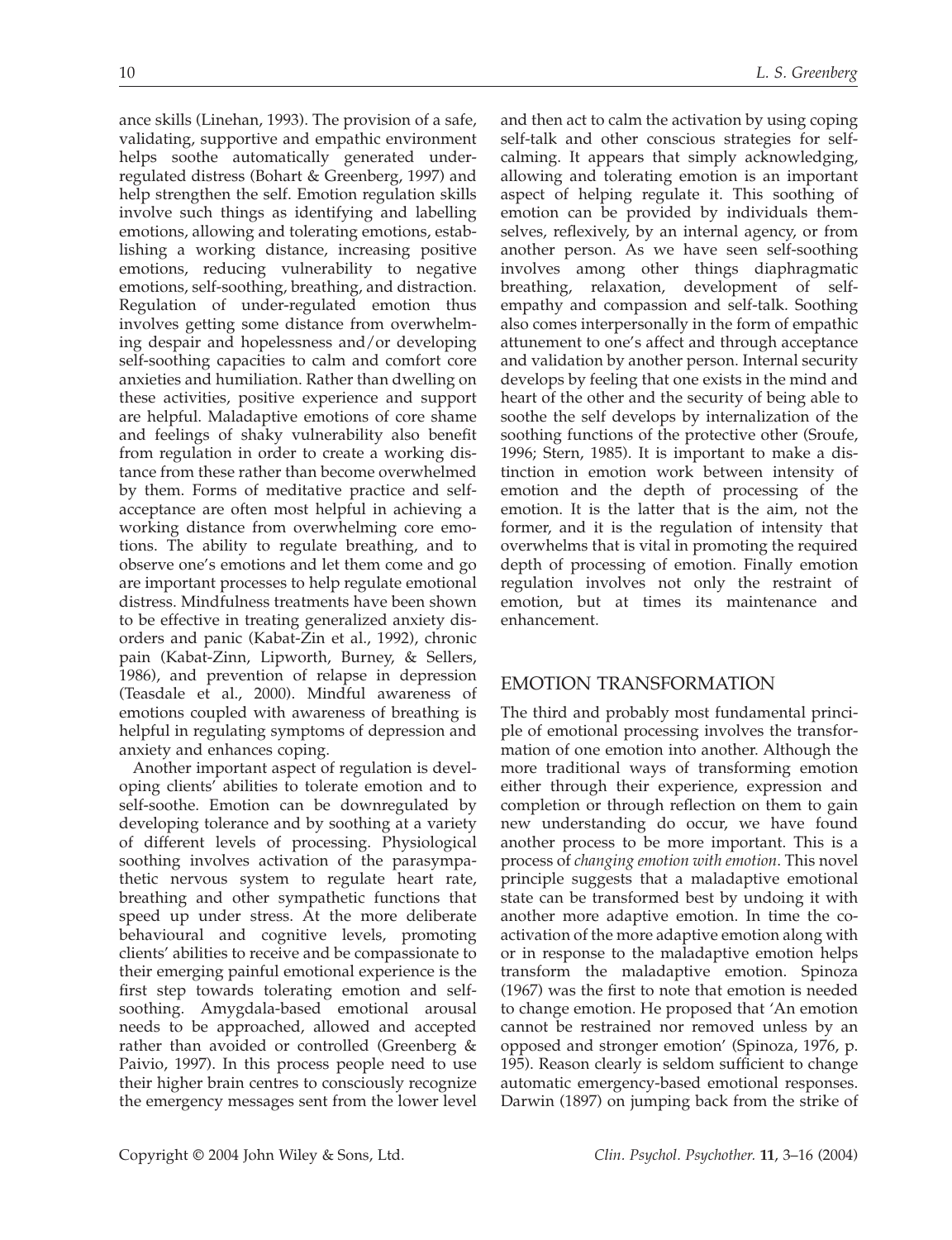a glassed in snake, noted that having approached it with the determination not to start back, that his will and reason were powerless against the imagination of a danger which he had never even experienced. Rather than reason with emotion one can transform one emotion with another. While thinking usually changes thoughts, only feeling can change emotions.

Empirical evidence is mounting to support the importance of a process of changing emotion with emotion. Parrot and Sabini (1990) early on found that mood repair occurs by people recalling events that counteract both sad and happy moods and that this is done without awareness. In a further interesting line of investigation positive emotions have been found to undo lingering negative emotions (Frederickson, 2001; Fredrickson & Levenson, 1998). The basic observation is that key components of positive emotions are incompatible with negative emotions. The experience of joy and contentment were found to produce faster cardiovascular recovery from negative emotions than a neutral experience. These results suggest that positive emotions fuel psychological resilience. In a further study Tugade and Frederickson (M. Tugade & B. Frederickson, paper presented at the meeting of the International Society for Research in Emotion, Quebec City, August 2000) found that resilient individuals cope by recruiting positive emotions to regulate negative emotional experiences. They found that these individuals manifested a physiological bounce back that helped them to return to cardiovascular baseline more quickly. In a study of dealing with self-criticism Whelton and Greenberg (2000) found that people who were more vulnerable to depression showed more contempt but also less resilience in response to self-criticism than peoples less vulnerable to depression. The less vulnerable people were able to recruit positive emotional resources like pride and anger to combat the depressogenic contempt and negative cognitions. These studies together indicate that emotion can be used to change emotion.

Davidson, also suggests that the right hemispheric, withdrawal-related, negative affect system can be transformed by activation of the approach system in the left prefrontal cortex. He defines resilience as the maintenance of high levels of positive affect and well-being in the face of adversity and highlights that it is not that resilient people do not feel negative affect but that what characterizes resilience is that the negative affect does not persist (Davidson, 2000). Levenson (1992) has also

reviewed research that indicates that specific emotions are associated with specific patterns of autonomic nervous system activity providing evidence that different emotions change one's physiology differentially. Emotion also has been shown to be differentially transformed by peoples' differing capacity to self-generate imagery to replace unwanted, automatically-generated emotions with more desirable imagery scripts (Derryberry & Reed, 1996) suggesting the importance of individual differences in this domain.

Bad feelings appear thus to be able to be replaced by happy feelings, not in a simple manner by trying to look on the bright side, but by the evocation of meaningfully embodied alternate experience to undo the negative feeling. For example in grief, laughter has been found to be a predictor of recovery. Thus being able to remember the happy times, to experience joy, helps as an antidote to sadness (Bonanno & Keltner, 1997). Warmth and affection similarly often is an antidote to anxiety. In depression a protest-filled, submissive, sense of worthlessness can be transformed therapeutically by guiding people to the desire that drives their protest—a desire to be free of their entrapment. Isen (1999) notes that it has been hypothesized that at least some of the positive effect of happy feelings depends on the effects of the neurotransmitters involved in the emotion of joy on specific parts of the brain that influence purposive thinking. Mild positive affect has been found to facilitate problem solving. There is growing evidence that positive affect enhances flexibility, problem solving and sociability (Isen, 1999). In addition research on mood congruent judgement has shown that moods effect thinking and types of reasoning (Mayer & Hanson, 1995; Palfia & Salovey, 1993). Shifts in mood lead to shifts in thinking. Good moods lead to optimism, bad moods to pessimism.

In a different line of research on the effect of motor expression on experience Berkowitz (1999) reports a study on the effect of muscular action on mood. Subjects who had talked about an angering incident while making a tightly clenched fist reported having stronger angry feelings, whereas fist clenching led to a reduction in sadness when talking about a saddening incident. This indicates both the effects of motor expression on intensifying congruent emotions but on dampening other emotions. Thus it appears that the expression of even the muscular expressions of one emotion can change another emotion. In addition, in line with the James Lange theory, Flack, Laird and Cavallaro (1999) have demonstrated that adopting the facial,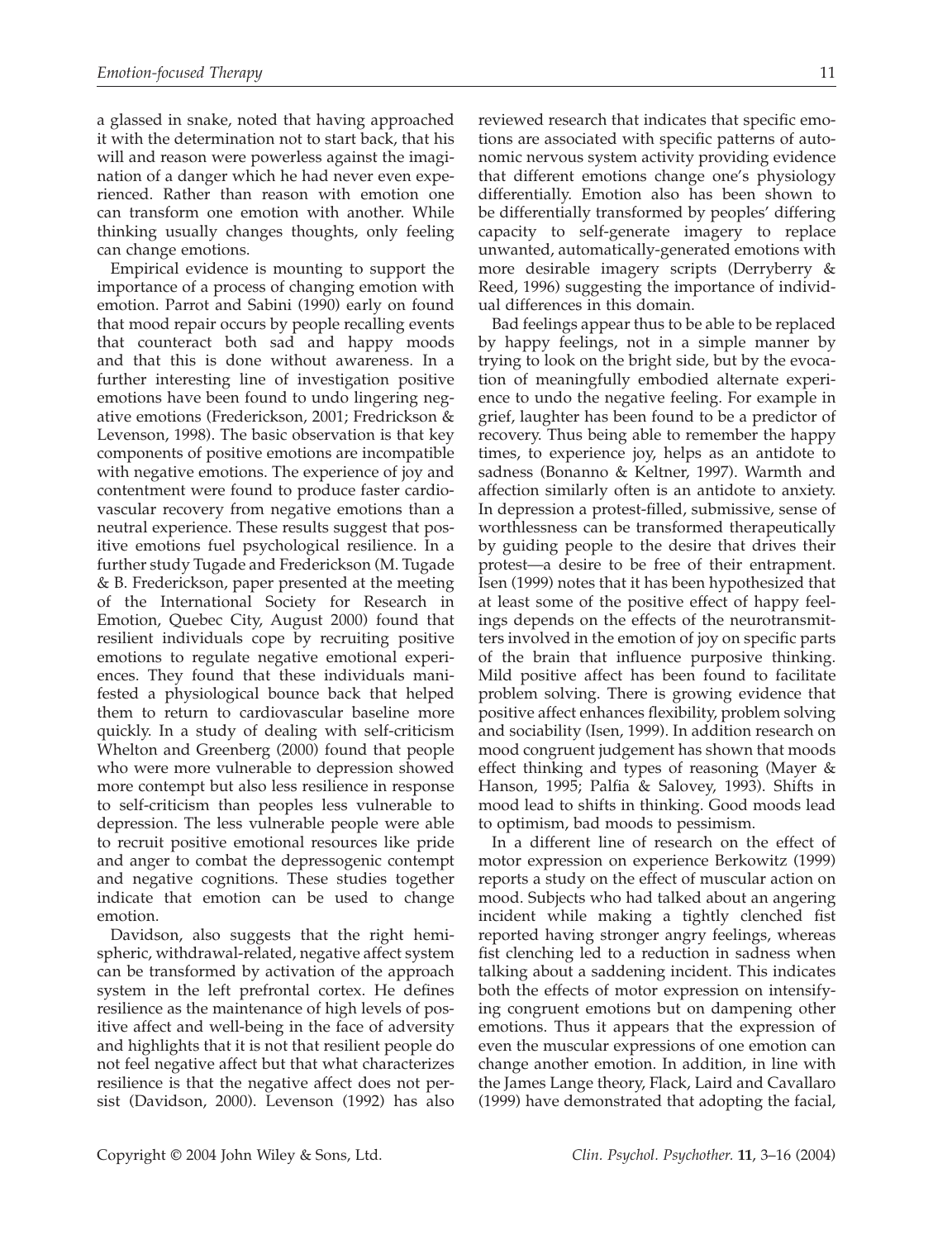postural and vocal expressions of an emotion increases the experience of the emotion whether or not the subject is aware of what emotion they are expressing. The experience of an emotion to some degree can thus be induced or intensified by putting one's body into its expression. It is interesting to note that there are individual differences in this capacity, with those who are more body sensitive showing this tendency to a greater degree. A more general line of research in social psychology on the effects of role playing on attitude change, also supports the idea that performing actions in a role brings people's experience and attitudes in line with the role (Zimbardo, Ebbesen, & Malasch, 1997). Thus role-playing can transform what is at first not real into something real, as saying something can lead to believing it (Myers, 1996). Thus a possible way to evoke another emotion is to have people role-play its expression. As they express an emotion it will change their experience towards the expression.

In psychotherapy research music has been found to be helpful in evoking alternate emotions and even more helpful than imagery for changing emotion (Russell, 1992). Right frontal EEG activation normally associated with sad affect was shifted toward symmetry by both massage and music (Fields, 1998). Shifts to more positive mood or at least to symmetry between sad and happy affect were accompanied by shifts from right to left frontal EEG activation, in both mothers and children (Fields, 1998).

Finally results of our single case investigations of therapies of depression combined with the larger groups studies, relating emotional arousal to outcome (Greenberg, 2002; N. Warwar & L. Greenberg, paper presented at the International Society for Psychotherapy Research, Annual Meeting, Braga, Portugal, June, 1999), supported the principle that emotional arousal, and the attendant replacement of emotion with emotion, occurred significantly more in good than in poor outcome cases. In a number of intensive analyses of good outcomes we found reductions in shame and fear and increases in anger, sadness, contentment and joy. The patterns of emotional transformation however were idiosyncratic. Which emotions replaced which were idiosyncratic to each case.

It is important to note that the process of changing emotion with emotion goes beyond ideas of catharsis or completion, exposure or habituation, in that the maladaptive feeling is not purged, nor does it simply attenuate by the person feeling it. Rather another feeling is used to transform or undo it. Although exposure to emotion at times may be helpful to overcome affect phobia in many situations in therapy, change occurs because one emotion transforms into or is replaced by another emotion rather than simply attenuating. In these instances emotional change occurs by the activation of an incompatible, more adaptive experience that undoes or transforms the old response.

Clinical observation and our descriptive research suggest that emotional transformation often occurs by a process of dialectical synthesis of opposing schemes. When opposing schemes are co-activated they synthesize compatible elements from the co-activated schemes to form new higher level schemes, just as in development when schemes for standing and falling in a toddler, are dynamically synthesized into a higher level scheme for walking (Greenberg & Pascual-Leone, 1995; Pascual-Leone, 1991). Schemes of different emotional states similarly are synthesized to form new integrations. Thus in therapy maladaptive fear, once aroused, can be transformed into security by the more boundary-establishing emotions of adaptive anger or disgust, or by evoking the softer feelings of compassion or forgiveness. Similarly maladaptive anger can be undone by adaptive sadness resulting in acceptance. Maladaptive shame can be transformed into acceptance by accessing both anger at violation, self-comforting compassion and by accessing pride and self worth. Thus the tendency to shrink into the ground in shame is transformed by the thrusting forward tendency in newly accessed anger at violation to produce confidence. Withdrawal emotions from one side of the brain are transformed by approach emotions from another part of the brain or vice versa (Davidson, 2000).

How then are new emotions accessed? How does a therapist help people in the midst of their maladaptive experience to access emotions that will help them transform their maladaptive feelings and beliefs? A number of ways are listed below (see Greenberg (2002) for a fuller description of methods of accessing new emotions).

## *Shift Attention*

Shifting people's focus of attention to pay attention to a background or subdominant feeling is a key method of helping them change their states. The subdominant emotion is often present in the room non-verbally in tone of voice or manner of expression.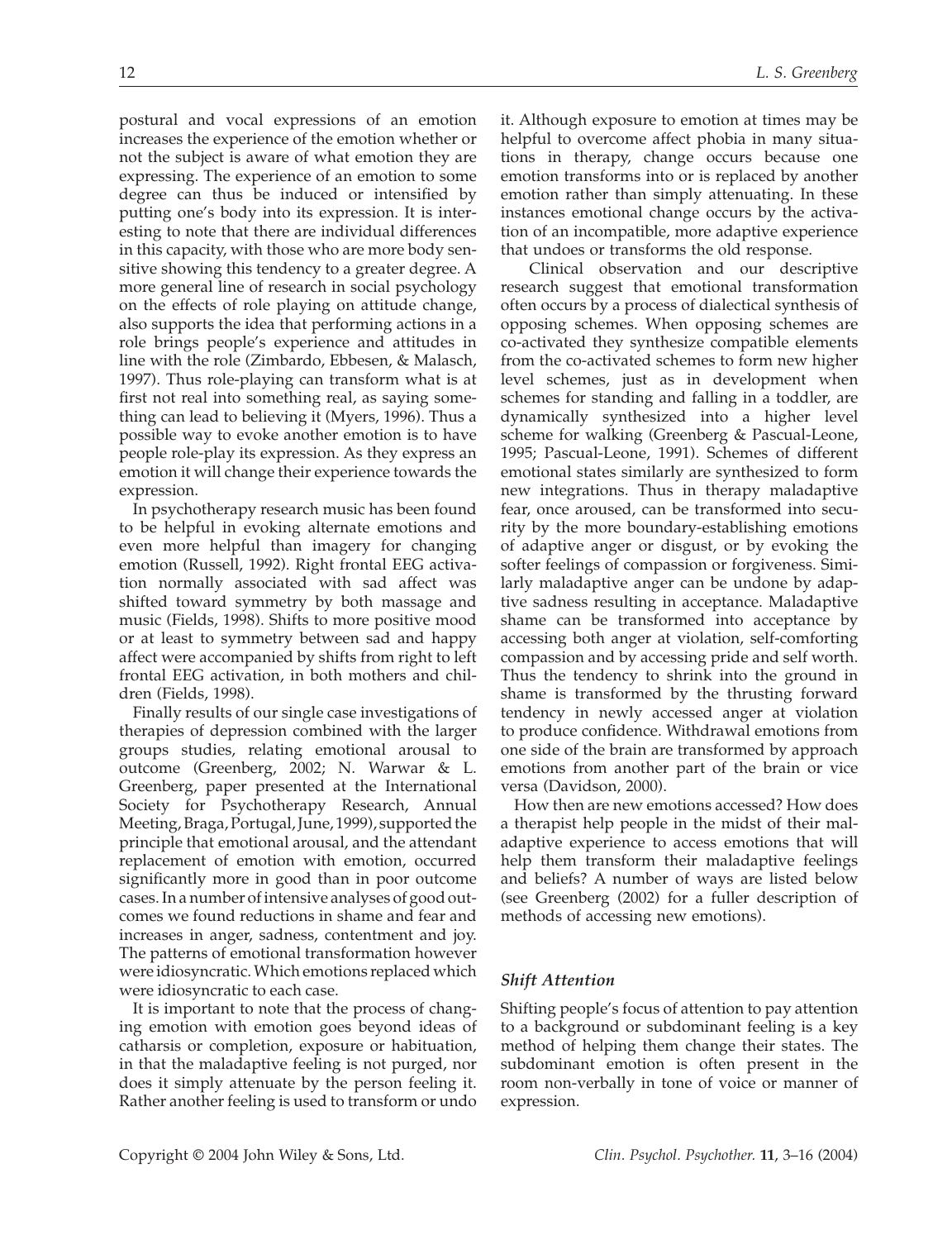#### *Access Needs/Goals*

Ask clients, when they are in their maladaptive state, what they *need* to resolve their pain. Raising a need or a goal to a conscious self-organizing system opens a problem space to search for a solution. At the affective level it conjures up a feeling of what it is like to reach the goal and opens up neural pathways both the feeling and the goal.

## *Positive Imagery*

Imagination is a means of bringing about an emotional response. With practice people can learn how to generate opposing emotions through imagery and use these as an antidote to negative emotions.

#### *Expressive Enactment of the Emotion*

Ask people to adopt certain emotional stances and help them deliberately assume the expressive posture of that feeling and then intensify it. Thus you might use psychodramatic enactments and instruct your client to 'try telling him I'm angry. Say it again, yes louder. Can you put your feet on the floor and sit up straight?' Coach the person in expressing until the emotion is experienced.

#### *Remember Another Emotion*

Remembering a situation in which an emotion occurred can bring the memory alive in the present.

## *Cognitively Create a New Meaning*

Changing how one views a situation or talking about the meaning of an emotional episode often helps people experience new feelings.

#### *The Therapist Expresses the Emotion for the Client*

The therapist might express the outrage, pain or sadness the client is unable to express.

#### *Utilizing the Therapy Relationship to Generate New Emotion*

A new emotion is evoked in response to new interactions with the therapist.

# CASE EXAMPLE

This therapy focused on a client with multiple presenting concerns, including major depression, anxiety disorder and interpersonal problems overcoming her core maladaptive fear by accessing her sadness at loss and anger at violation, and mobilizing her current abilities to protect herself. Three major means of acessing new emotions are exemplified, *shifting attention*, *accessing needs* and *expressive enactment*. Having spent the first three sessions establishing an empathic bond the therapy first focused on her primary fear of her abusive parents and her fear of her dependence/weakness and vulnerability. Her frequent expressions of shame and embarrassment in therapy were often mixed with her fear. Her parents had disciplined her with harsh criticism and ridicule, as well as physical abuse, and she stated that her greatest pain was that 'they never believed in me'. She was called stupid, crazy, a whore and a slut and grew up utterly paralysed in interpersonal relationships. Interventions were aimed at becoming aware of and accessing her fear and shame in the session by talking about her childhood. This led to experiencing and reprocessing these emotions and to a strengthening of her sense of self.

One of her earliest memories was of her father forcing her and her siblings to watch him drown a litter of kittens. This was to 'teach her a lesson about life' and the client believed that he enjoyed it. The client accessed a core self-organization, which included her 'suppressed scream of horror' from this experience. While imaginally reliving this scene in therapy the therapist *guided her attention* to the expression of disgust in her mouth while she was feeling afraid. This mobilized this subdominant adaptive emotion as a resource to begin building a stronger sense of self. Rather than feeling afraid she accessed her alternate emotions of disgust and anger, which she actively expressed toward her father in an empty chair. She mobilized her *adaptive needs* to not be violated by her father and to be protected by her mother and *expressed* these to her parent in the empty chair dialogues. Expression and exploration of her vulnerability (fear and sadness) took place, not to the imagined father, but in the affirming and safe dialogue with the therapist.

There often were times of shame mixed with fear in therapy. For example, in evoking the shame in the session she felt small and insignificant in front of her imagined parents, at first she was completely unable to imagine facing them or to look them in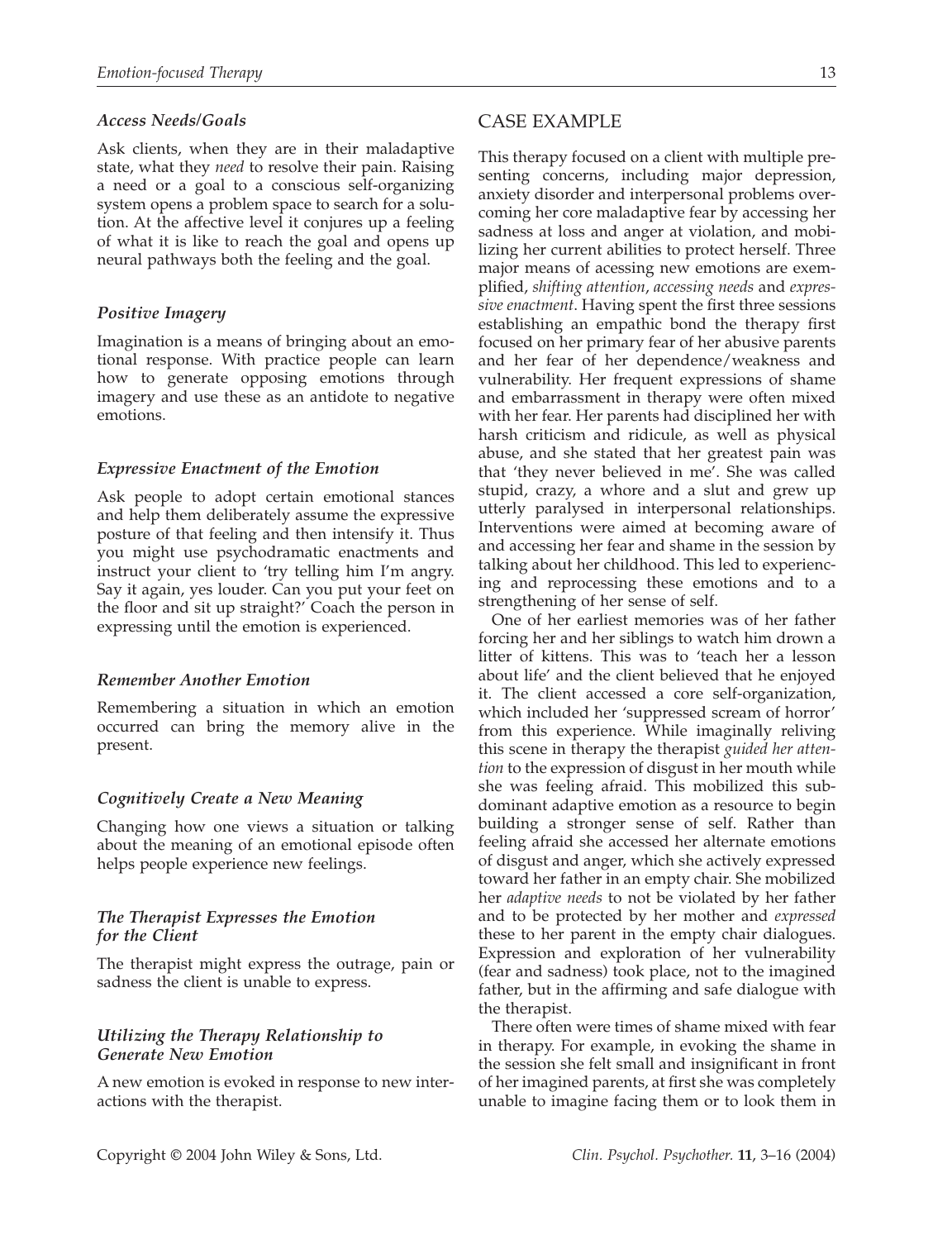the eye, and shrunk away from being the object of their scorn. The shame associated with her father was mixed with fear and disgust at recalling his sexual innuendoes. These imaginary confrontations with the father evoked her fear and her painful memories of childhood beatings, of being told she was bad, and of being aware of nothing but her desperate need to escape. The therapist responded supportively to her overwhelming fear and powerlessness at the time and asked how she felt, now, as she thought about herself as a little kid going through that and what she had needed. This *directed attention* to her internal experience and helped her access and *express* her primary anger at being treated so cruelly. Access to her primary adaptive emotion mobilized her self-protective responses, and she began to stand up for herself saying such things to him as 'I don't really think I was bad, you are bad'. Her anger undid her fear and the therapist supported the client's newfound sense of power, heightening her awareness of her strengths. This motivated further assertion and self-validation. The client acknowledged that she was worthy and had *deserved more* than she got from her parents. She began to create a new identity narrative, one in which she was worthy and had unfairly suffered abuse at the hands of cruel parents. She also began to feel that it would be possible to need love and that she was now open to learn to love.

## CONCLUSION

EFT suggests that it is important to access primary emotions. A two-phase process of arriving and leaving is proposed. When the core emotion arrived at is adaptive then it is used as a guide to action which promotes leaving of that emotion. In this process often the symptomatic secondary emotions, such as, feeling upset, despairing, hopeless are evoked first in therapy, then the core primary adaptive emotion such as sadness of grief or empowering anger are accessed and validated. This involves a two-step sequence of moving from secondary to adaptive primary emotion. A more complex three-step sequence is required to transform maladaptive core emotion. In this sequence, first the secondary emotion is evoked, then core maladaptive emotions, such as shame, fear or anger are arrived at. These are then transformed by accessing adaptive emotions such as anger, sadness and compassion and the maladaptive state is left behind. Finally once adaptive emotions have been accessed to guide action and transform maladaptive emotions, experience is reflected on and incorporated into new views of self that are used to transform personal narratives.

#### REFERENCES

- Arnold, M.B. (1960). *Emotion and personality*. New York: Columbia University Press.
- Bechera, A., Damasio, H., Tranel, D., & Damasio, A. (1997). Deciding advantageously before knowing the advantageous strategy. *Science*, *275*, 1293–1295.
- Bohart, A., & Greenberg, L. (Eds) (1997). *Empathy reconsidered: New directions in theory research and practice.* Washington, DC: APA Press.
- Bonanno, G., & Keltner, D. (1997). Facial expressions of emotion and the course of bereavement. *Journal of Abnormal Psychology*, *106*, 126–137.
- Berkowitz, L. (1999). Anger. In T. Daglesh, & I.M. Power (Eds), *Handbook of cognition and emotion.* London: John Wiley & Sons.
- Blaney, R.H. (1986). Affect and memory: a review. *Psychological Bulletin*, *99*, 229–246.
- Damasio, A. (1994). *Descartes' error: Emotion, reason, and the human brain.* New York: G.P. Putnam's Sons.
- Darwin, C. (1897). *The expression of emotions in man and animals*. New York: Philosophical Library (Original work published 1872).
- Davidson, R. (2000). Affective style, mood and anxiety disorders: an affective neuroscience approach. In R. Davidson (Ed.), *Anxiety, depression and emotion.* Oxford: Oxford University Press.
- Derryberry, D., & Reed, M. (1996). Regulatory processes and the development of cognitive representations. *Development and Psychopathology*, *8*, 215–234.
- Flack, W., Laird, J.D., & Cavallaro, J. (1999). Emotional expression and feeling in schizophrenia: effects of specific expressive behavoirs on emotional experiences. *Journal of Clinical Psychology*, *55*, 1–20.
- Forgas, J. (1995) Mood and judgements: the Affect Infusion Model (AIM). *Psychological Bulletin*, *117*, 39–66.
- Forgas, J. (2000). *Feeling and thinking*. Cambridge: Cambridge University Press.
- Fields, T. (1998). Massage therapy effects. *American Psychologist*, *53*, 1270–1281.
- Foa, E.B., & Kozak, M.J. (1986). Emotional processing of fear: exposure to corrective information. *Psychological Bulletin*, *99*, 20–35.
- Fosha, D. (2000). *The transforming power of affect: A model of accelerated change*. New York: Basic Books.
- Fredrickson, B.L. (1998). What good are positive emotions? *Review of General Psychology*: Special issue: *New Directions in Research on Emotion*, *2*, 300–319.
- Frederickson, B. (2001). The role of positive emotions in positive psychology: The broaden-and-build theory of positive emotions. *American Psychologist*, *56*, 218–226.
- Frijda, N.H. (1986). *The emotions.* Cambridge: Cambridge University Press.
- Gendlin, E.T. (1996). *Focusing-oriented psychotherapy: A manual of the experiential method*. New York: Guilford Press.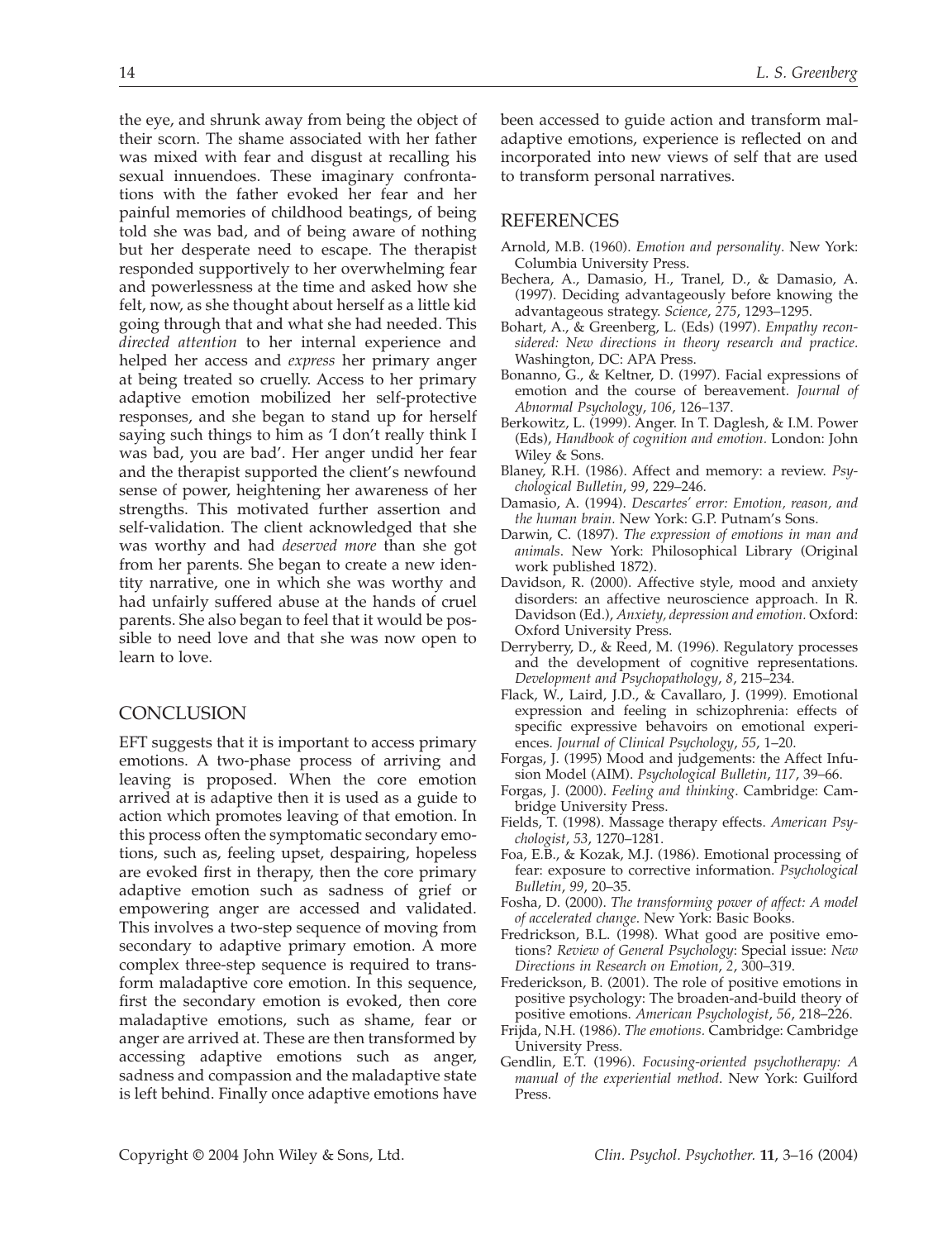- Greenberg, L.S. (2002). *Emotion-focused therapy: Coaching clients to work through their feelings*. Washington, DC: American Psychological Association.
- Greenberg, L., & Angus, L. (2004). The contribution of emotion processes to narrative change: A dialecticalconstructivist approach. In L. Angus & J. McLeod (Eds), *Handbook of narrative and psychotherapy: practice theory and research* (pp. 331–350). Thousand Oaks, CA: Sage Publications.
- Greenberg, L., & Johnson, S. (1988). *Emotionally focused couples therapy*. New York: Guilford Press.
- Greenberg, L.S., & Paivio, S.C. (1997). *Working with the emotions in psychotherapy*. New York: Guilford Press.
- Greenberg, L.S., & Pascual-Leone, J. (1995). A dialectical constructivist approach to experiential change. In R.A. Neimeyer, & M.J. Mahoney (Eds), *Constructivism in psychotherapy* (pp. 169–191). Washington, DC: American Psychological Association.
- Greenberg, L., & Pascual-Leone, J. (2001). J. A dialectical constructivist view of the creation of personal meaning. *Journal of Constructivist Psychology*, *14*, 165–186.
- Greenberg, L.S., & Safran, J.D. (1987). *Emotion in psychotherapy: Affect, cognition, and the process of change*. New York: Guilford Press.
- Greenberg, L.S., & Safran, J.D. (1989). Emotion in psychotherapy. *American Psychologist*, *44*, 19–29.
- Greenberg, L.S., Rice, L.N., & Elliot, R. (1993). *Facilitating emotional change: The moment by moment process*. New York: Guilford Press.
- Guidano, V.F. (1991). *The self in process.* New York: Guilford Press.
- Guidano, V.F. (1995). Constructivist psychotherapy: a theoretical framework. In R.A. Neimeyer, & M.J. Mahoney (Eds), *Constructivism in psychotherapy* (pp. 93–110). Washington, DC: American Psychological Association.
- Isen, A. (1999). Positive affect. In T. Dagleish, & M. Power (Eds). *Handbook of cognition and emotion*. London: Wiley.
- Izard, C.E. (1991). *The psychology of emotions*. New York: Plenum.
- Izard, C.E. (1984). Emotion cognition relationships and human development. In C.E. Izard, J. Kogen, & R.B. Yojone (Eds), *Emotion, cognition and behavior*, (pp. 17–37). New York: Cambridge University Press.
- Kabat Zin, J. ( 1993). *Full catastrophe living.* New York: Delta.
- Kabat-Zinn, J., Lipworth, L., Burney, R., & Sellers, W. (1986). Four-year follow-up of a meditation-based program for the self-regulation of chronic pain: treatment outcomes and compliance. *Clinical Journal of Pain*, *2*, 159–173.
- Kabat-Zinn, J., Massion, A.O., Kristeller, J., Peterson, L.G., Fletcher, K.E., Pbert, L., Lenderking, W.R., & Santorelli, S.F. (1992). Effectiveness of a meditation-based stress reduction program in the treatment of anxiety disorders. *American Journal of Psychiatry*, *149*, 936–943.
- Lane, R.D., & Schwartz, G.E. (1987). Levels of emotional awareness: a cognitive-developmental theory and its application to psychopathology. *American Journal of Psychiatry*, *144*, 133–143.
- Lane, R.D., Quinlan, D.M., Schwartz, G.E., Walker, P.A., & Zeitlin, S.B. (1990). The Levels of Emotional Awareness Scale: a cognitive-developmental measure of emotion. *Journal of Personality Assessment*, *55*, 124–134.
- Lazarus, R. (1991). *Emotions and adaptation*. New York: Oxford University Press
- LeDoux, J.E. (1996). *The emotional brain: The mysterious underpinnings of emotional life.* New York: Simon & Schuster.
- Levenson, R.W. (1992). Autonomic nervous system differences among emotions. *Psychological Science*, *3*, 23–27.
- Linehan, M.M. (1993). *Cognitive-behavioral treatment of borderline personality disorder.* New York: Guilford Press.
- Mahoney, M. (1991). *Human change processes*. New York: Basic Books.
- Mayer, J.D., & Hanson, E. (1995). Mood-congruent judgment over time. *Personality and Social Psychology Bulletin*, *21*, 237–244.
- Neimeyer, R., & Mahoney, M. (1995). *Constructivism in psychotherapy.* Washington, DC: American Psychological Association.
- Oatley, K. (1992). *Best laid schemes.* Cambridge: Cambridge University Press.
- Oatley, K., & Jenkins, J. (1992). Human emotions: function and dysfunction. *Annual Review of Psychology*, *43*, 55–85.
- Palfia, T.P., & Salovey, P. (1993). The influence of depressed and elated mood on deductive and inductive reasoning. *Imagination, Cognition, and Personality*, *13*, 57–71.
- Parrot, G., & Sabini, J. (1990). Mood and memory under natural conditions: evidence for mood incongruent recall. *Journal of Personality and Social Psychology*, *59*, 321–336.
- Pascual-Leone, J. (1987). Organismic processes for neo-Piagetian theories: a dialectical causal account of cognitive development. *International Journal of Psychology*, *22*, 531–570. Also in A. Demetriou (Ed.), *The neo-Piagetian theories of cognitive development: Towards an integration* (pp. 531–569). Amsterdam: North-Holland.
- Pascual-Leone, J. (1990a). An essay on wisdom: toward organismic processes that make it possible. In R.J. Sternberg (Ed.), *Wisdom: Its nature, origins, and development* (pp. 244–278). New York: Cambridge University Press.
- Pascual-Leone, J. (1990b). Reflections on life-span intelligence, consciousness and ego development. In C. Alexander, & E. Langer (Eds), *Higher stages of human development: Perspectives on adult growth* (pp. 258–285). New York: Oxford University Press.
- Pascual-Leone, J. (1991). Emotions, development and psychotherapy: a dialectical constructivist perspective. In J. Safran, & L. Greenberg (Eds.), *Emotion, psychotherapy and change* (pp. 302–335). New York: Guilford Press.
- Pennebaker, J.W. (1990). *Opening up: The healing power of confiding in others*. New York: William Morrow.
- Perls, F., Hefferline, R.F., & Goodman, P. (1951). *Gestalt therapy.* New York: Dell.